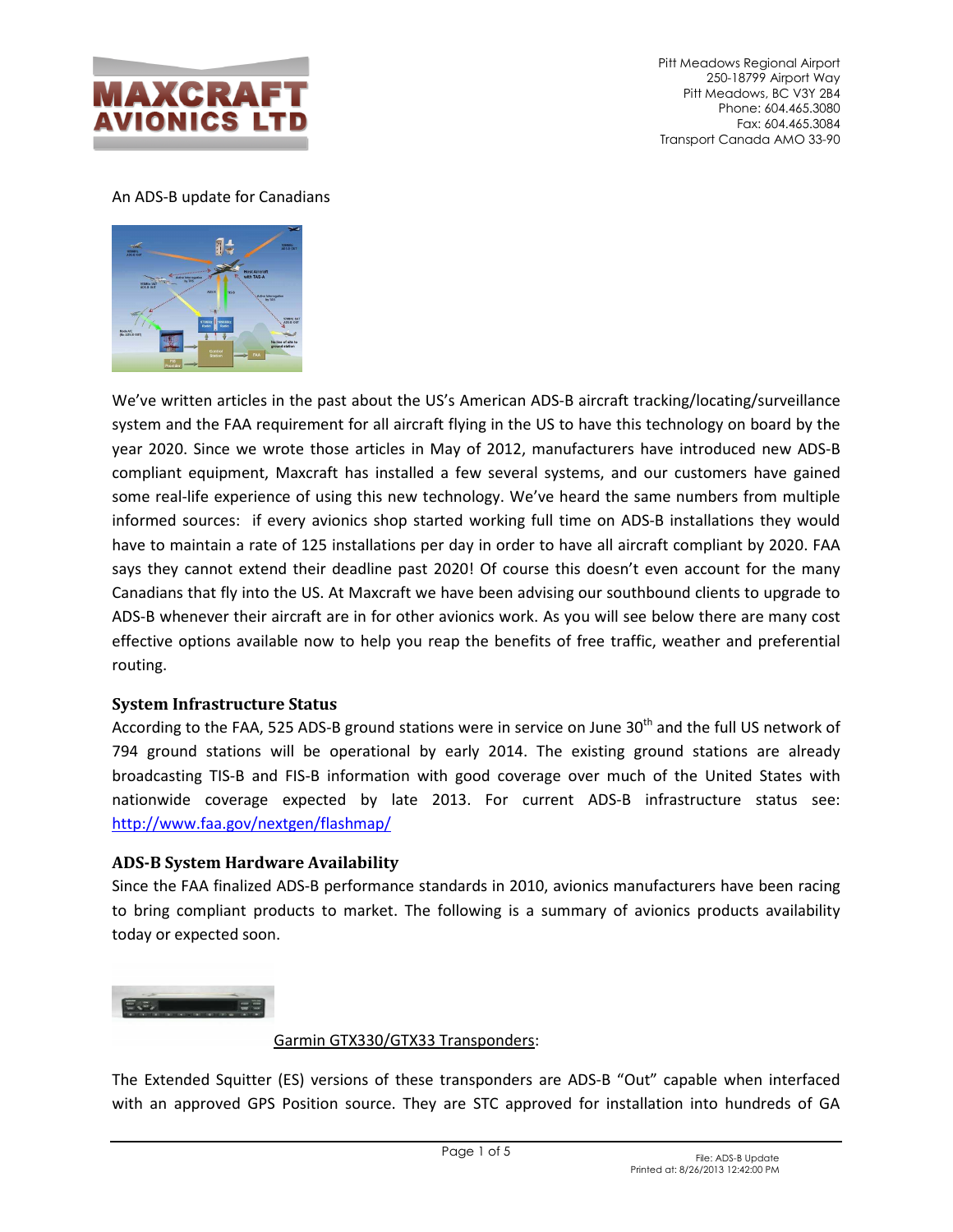

aircraft models. Existing GTX330 and GTX33 transponders can be factory upgraded to add ADS-B capability. Availability - Now



# Garmin GDL-88 UAT:

The GDL 88 is a dual-link Universal Access Transceiver (UAT) that provides ADS-B "Out" compliance, but also includes ADS-B "In" capability for subscription-free weather and advanced traffic display to the cockpit. It can be interfaced with an existing approved GPS position source or it is optionally available with an internal WAAS GPS receiver. This system is STC approved for installation into hundreds of GA aircraft. Availability – Now



Garmin GDL-39:

The GDL 39 is a portable ADS-B "In" device which utilizes built-in Bluetooth capability to link to the iPad or aera795/796. This system does not have ADS-B out capability but works well on aircraft equipped with a separate ADS-B "Out" only system. Availability - Now



Freeflight Ranger 978 UAT:

FreeFlight produces a family of lightweight ADS-B devices. The FDL-978-TX Universal Access Transceiver (UAT) is a fully compliant ADS-B "Out" device with "In" capability. Availability - Now



## Trig Avionics TT31 Transponder:

This transponder which was designed to fit into the popular KT 76A mounting tray and is ADS-B "Out" capable when interfaced with an approved GPS Position source. An FAA STC approves its installation into a number of common GA aircraft. Availability  $-$  Now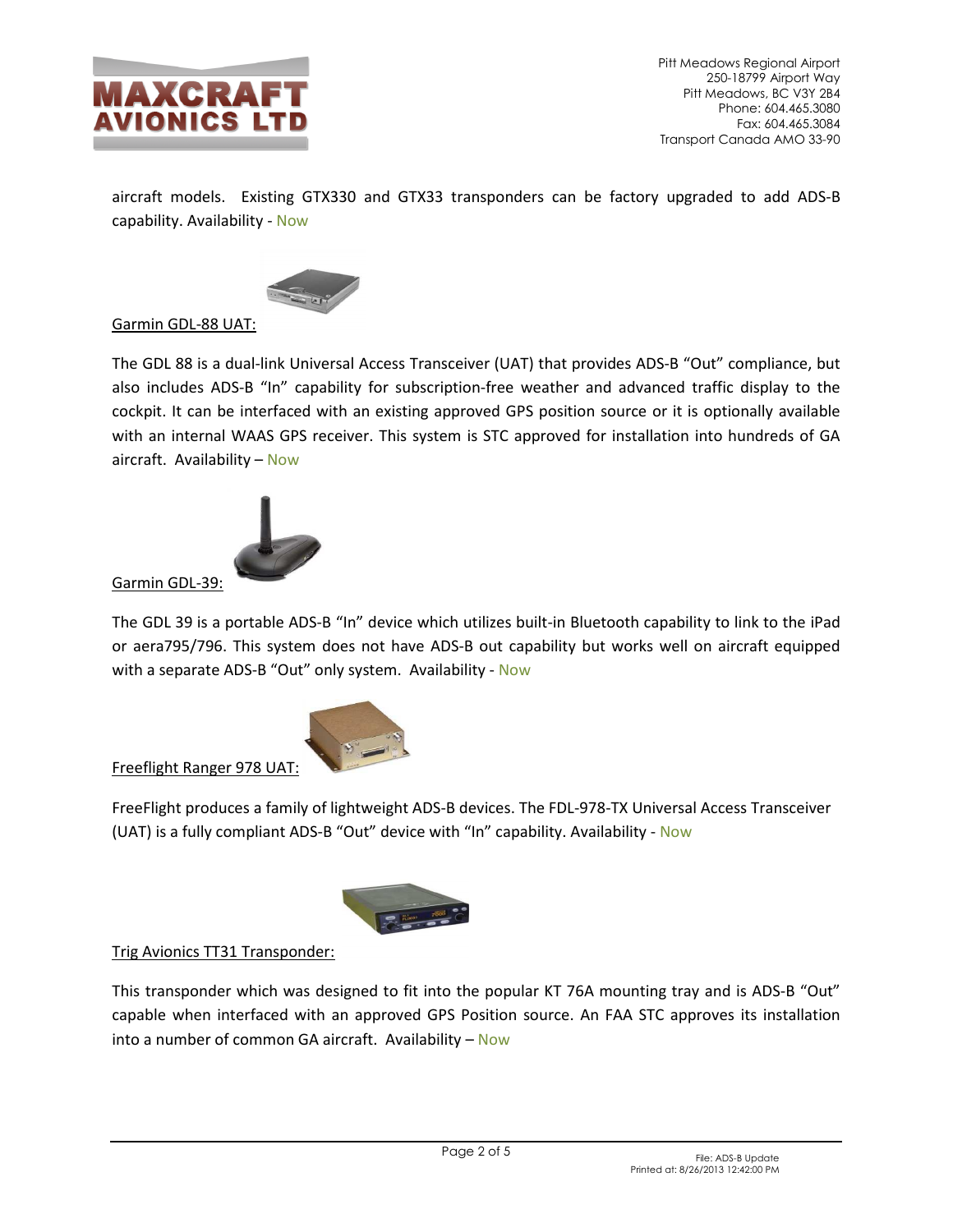

Pitt Meadows Regional Airport 250-18799 Airport Way Pitt Meadows, BC V3Y 2B4 Phone: 604.465.3080 Fax: 604.465.3084 Transport Canada AMO 33-90



### Aspen Avionics ARX100/ATX200/ATX200G:

Aspen offers a full line of ADS-B solutions. The ARX100 is a certified dual band ADS-B "In" receiver. The ATX200 is similar to the ARX100 but adds ADS-B "Out" capability on 978 MHZ. The ATX200G adds a WAAS GPS Receiver for a fully integrated "In & Out" solution. Availability – Soon



Bendix/King KT74 Transponder :

This new transponder was designed as a slide-in replacement for existing KT76A/KT78A transponders and is ADS-B "Out" capable when interfaced with an approved GPS Position source. Availability - Soon

Avidyne AXP340 Transponder:

The new AXP-340 transponder was designed as a slide-in replacement for existing KT76A/KT78A transponders is ADS-B "Out" capable when interfaced with an approved GPS Position source. Availability - Soon



Rockwell Collins has announced their plans to meet the latest ADS-B requirements by introducing a new TDR-94/94D-5XX transponder which will be available by late 2013.

Honeywell Primus II: Honeywell recently announced an ADS-B "Out" upgrade program for aircraft equipped with the Honeywell Primus II avionics. Availability - March 2014

#### Real Life ADS-B Experience

It's one thing to talk about technology and the features it should bring to pilots, but the real test is to see how well it actuallyfunctions in the air, and in real-life situations. Last year, Daryl and Steve attended an FAA seminar where it was stated that although compliance to ADS-B regs is mandatory by 2020,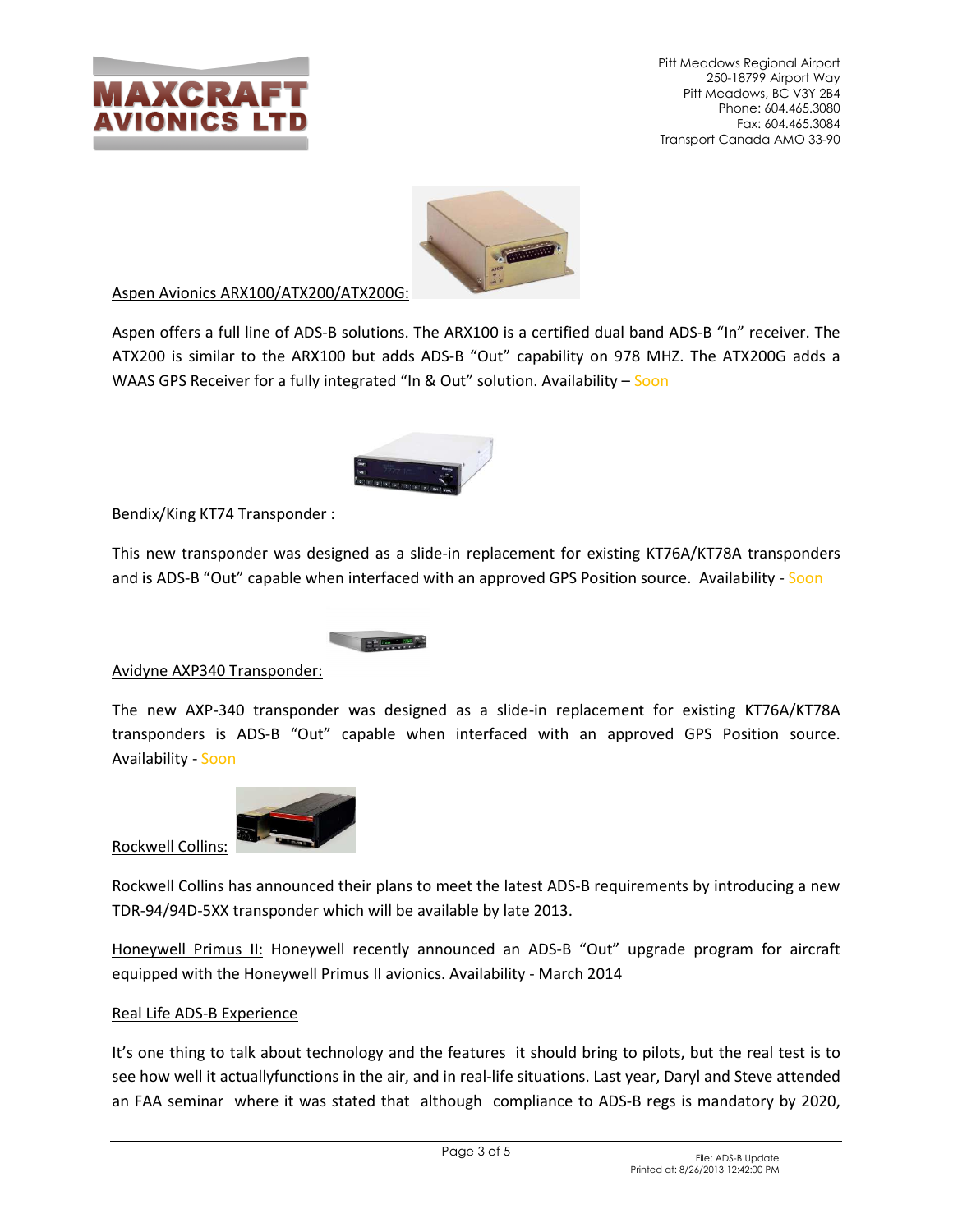

Pitt Meadows Regional Airport 250-18799 Airport Way Pitt Meadows, BC V3Y 2B4 Phone: 604.465.3080 Fax: 604.465.3084 Transport Canada AMO 33-90

controllers would be giving preferential treatment toADS-B equipped aircraft immediately. This makes perfect sense because from a controller's perspective ADS-B is really a certificate of positional accuracy on an ATC scope. Here is some feedback from two of our clients on their ADS-B experience:

• Twin engine Baron – Garmin G600 display, dual GTN750 Nav/Coms, GTX330-ES transponder, GDL88 ADS-B receiver



- o First flight into the US since ADS-B to Palm Springs
	- Picking up his IFR clearance over Truckee/Tahoe CA on the way home
		- Pilatus PC-12 calls first for his IFR clearance to Bellingham
		- Baron calls in next for his IFR clearance to Abbotsford
		- He thinks somebody else might have called as well
		- Baron gets cleared first, as filed!
	- Wx worked as indicated but customer has XM weather already
	- Traffic is seen on his G500 but also on the GTN750's with Garmin' unique "Target Trend" showing relative motion of traffic
- Cessna 182 Garmin GNS530 Nav/Com, Aspen EFD1000 display, GTX330-ES transponder, GDL39 ADS-B receiver Bluetooth link to display on Garmin AERA796



- o First flight in the US since ADS-B install across all of the US from East cost to Pitt Meadows!
- o A very good test ship as our customer has a standalone traffic system, TIS traffic over the major airports in the US, and of course ADS-B so he could compare all they systems